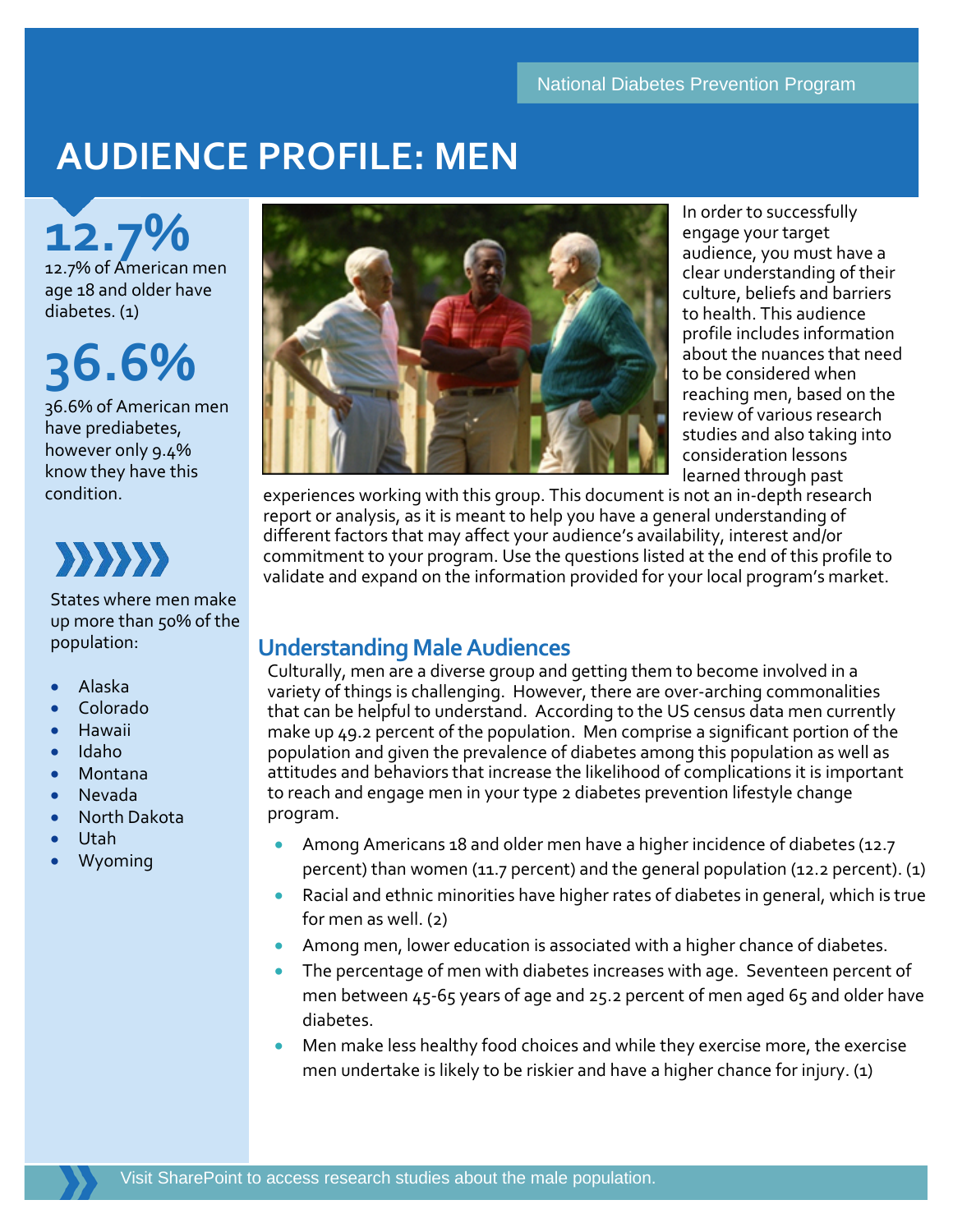## **Characteristics and Cultural Understanding**

Research suggests that a one-size-fits-all approach to male health promotion will not be successful because men are a heterogeneous group with varying health information needs and preferences.

#### **The role of masculinity in male health**

Concepts of masculinity are consistent across cultures. Traditional views of masculinity often have a negative effect on health behaviors. (2) Men often define themselves by strength, intelligence, and self-reliance.

#### **Strength**

Several qualitative studies have found that men, even healthy men, do not like to think and talk about their health because of the possibility of being exposed as unhealthy. (5) Men will actively avoid information that would jeopardize internal narratives of strength by exposing weakness, even in health care scenarios. (3) Men are also rewarded in development for ignoring symptoms and persevering despite weakness and pain. (4)

#### Intelligence

Men often report frustration with health promotions and information stating that it is "common sense" and therefore it is not necessary for them to participate in programs to learn what they already know. Participation in health education and promotion activities is perceived as an indication that men are the opposite of knowledgeable or intelligent.

#### Self-Reliance

Men desire to be self-reliant and this aspect of masculinity discourages information seeking and participation in health care services. Men also often view themselves as risk takers with the consequences of behaviors and choices not being considered.

These and other aspects of masculinity create difficulties when navigating health promotion or conversations.

Cultural gender roles also affect men's health behaviors. In many cultures taking care of health matters is up to the women in the family. Women schedule health appointments, seek health information and make health behavior decisions such as foods that are prepared and served.

## **Economic Implications**

Men are less likely to be in poverty than women

across all racial and ethnic groups. (5, 6) Men are also more likely than women to be employed and to work longer hours. Men are also more likely to have health insurance sponsored through their workplace and to be the primary subscriber.

Long hours spent at work are often seen as a barrier by men to seeking health care and participating in health promotion and wellness activities.

## **Health Information Seeking**

When men do seek health information and health care it is with the goal of protecting and providing for their children and wives/partners. Many men also seek health information from their wives and other family members before consulting health care providers.

## **Men and the Health Care System**

In addition to the other reasons that make health care utilization less frequent than it should be in America, men typically and uniquely have a pattern of avoidance. There are many cultural and psychological factors at play here, including those mentioned above. Men don't want to feel like they're wasting other people's time so receiving information they feel like they could have gotten on their own or information that isn't very actionable can be frustrating. (5) Unfortunately, this can apply to many health-related situations.

It is also important to understand the role of loved ones in providing health services to men. In most families, men are not the primary health care decision maker in their family. (7) It is a good idea to market to and conduct outreach to mothers, wives, and sisters of men who you are interested in enrolling in diabetes prevention. Several studies found that messaging and involving men's loved ones in the outreach process was effective. (8)

Support both to and from men is also a key concept once men are engaged in your program. Men Like to be supported in their decision making process by those they trust and there is benefit from framing their role as supporting others. Positive peer social control for men is a significant factor in health promotion. (9) Getting male stakeholders engaged, conducting outreach, and acting as supportive role models to other men is a great way to both meet their health needs, as they now have these positive pressures on them to adhere to good health behaviors, and improve the health behaviors of others.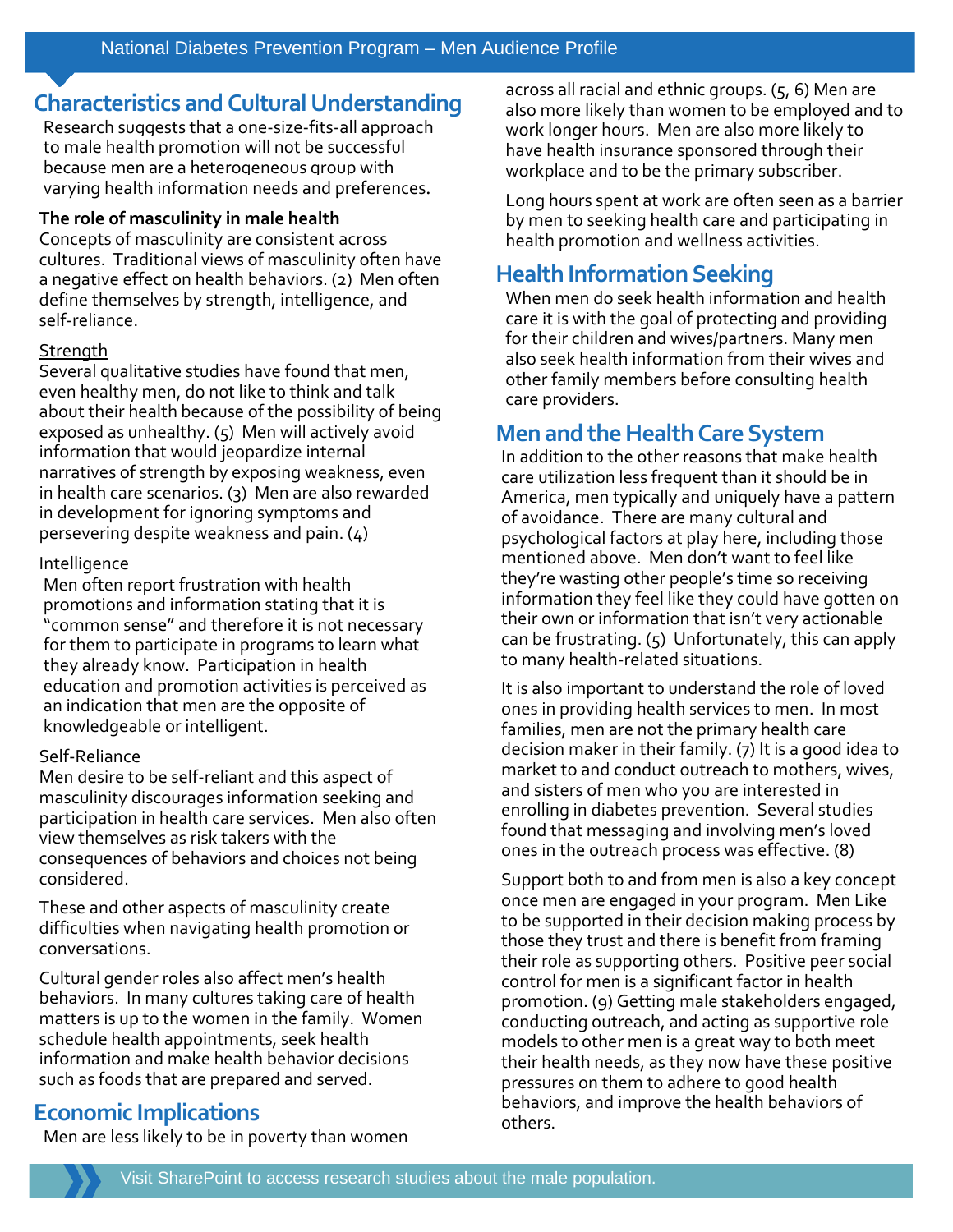Utilizing male stakeholders as role models is likely key in reaching those men without the social connections that typically form a social support system that would encourage them to seek help.

In the United States men have lacked health movement that are equivalent to those experienced by women. While women's specialty health clinics have thrived and their issues receive national attention it is rare for the same to be true for a men's specialty clinic or unique health issue. It may be challenging but we can contribute to re-framing the conversation around men's health in constructive ways and make a difference in the lives of men.

## **Trusted Sources and Influencers**

Men tend to seek information and be influenced by their wives and families. Men will also trust information provided by figures that represent their view of masculinity particularly sports figures, businessmen and those in traditional occupations that highlight male strength and heroism such as police, military and emergency personnel.

## **Media Habits**

#### **Television and Video Games**

According to the 2016 American Time Use Survey, American men watch television for 2.94 hours a day, compared to an average of 2.52 per day for women. (10) This will likely increase with the rise of television and other streaming services offered through video game consoles such as PlayStation Vue which have led to men spending more time on their game devices. The average man also spent 0.49 hours per day playing computer games or otherwise using a computer for leisure. (11)

#### **Internet**

Men are slightly less likely to use the more common social media platforms like Facebook, Instagram, and Twitter and more likely to use other platforms such as Reddit, LinkedIn, and YouTube compared to women. (12) Men spend an hour on YouTube every week compared to 35 minutes for women. (13) Men seek entertainment and information from social networks rather than using social networks to maintain relationships.

When marketing over the internet to men, information should be useful, practical, and highlight the value your brand will add to their lives.  $(14)$ 

## **Considerations for Messaging**

Organizations conducting focus group research with men have found common reasons that men cite when avoiding health care:

- Lack of comfort in social groups relative to women.
- Lack of time or other convenience.
- It's not manly, men value autonomy and think they can fix things themselves.
- Denial. Men are not motivated to deal with health-related issues, particularly those that are preventive. They are less likely to sacrifice or modify behavior now for a future reward.
- Men prefer to either attend all male programs or programs with their spouses.
- Men prefer action to discussion. Focus on the "actionable strategies" taught in the program.
- Men respond to data and measures making screening activities that give them data, possible consequences of inaction and proven strategies most appealing.

## **Proven Promotion Strategies**

The focus group report also included several recommendations for health promotion programs or marketing efforts hoping to reach and engage men:

- Make benefits concrete and accessible.
- Provide messages where men are and make accessing information as convenient as possible. Scottish researchers had success reaching men through their local premier league club. (15)
- The most effective information will be personal.
- Include family members, particularly wives.
- Focus on increased ability to work and be productive.
- Focus on the benefit of health in terms of providing for the family.
- Use sports figures and other men in positions of success and strength to champion your message.
- Focus on how your program helps "fix" a problem.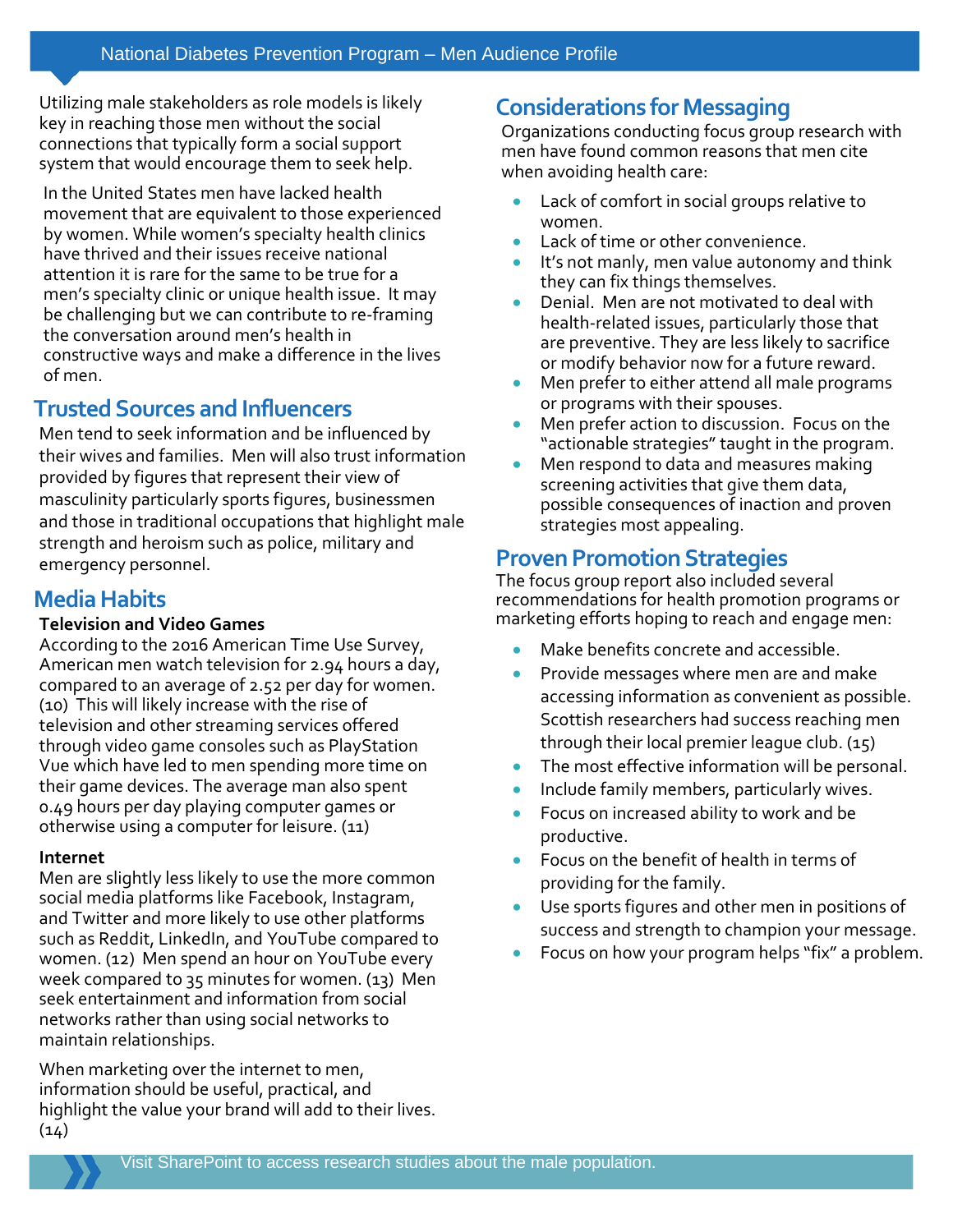## **Questions for Consideration**

#### **Understanding Your Male Population**

• What are the demographics of your local male population?

| <b>Demographics</b>            | Statistic/Data |
|--------------------------------|----------------|
| Population Percentage          |                |
| Median Age                     |                |
| Gender                         |                |
| Country of Origin              |                |
| Language (spoken)              |                |
| Population with<br>Prediabetes |                |
| <b>Economic Status</b>         |                |

- What are the cultural and language nuances for the local male community?
- Within your community, are their particularly active or large groups that represent men?

#### **Health Care and Health Information Seeking Behaviors**

- Where specifically does your local male population go for health care?
- How accessible is health care within the community, especially for men?
- Are the health information seeking behaviors the same or different for your local male population compared to other populations within the community? If different, how?
- Who are the trusted sources for health information for the local male population? Are they different or the same as other trusted sources?

#### **Trusted Sources**

- Who are the trusted thought leaders in your local community?
	- o Community Based Organizations?
	- o Faith Communities?
	- o Health Care Providers?
	- o Vocal advocates?
- Who has access to these groups? With whom do you need to collaborate?

• How can you utilize these trusted sources to help you with marketing and promoting your lifestyle change program?

#### **Media Habits**

- Which media channels, including social and digital media, are most popular and/or preferred among men in your community?
- What relationships do you have with these media outlets? Who do you need to reach out to?
- What infrastructure does your organization have to utilize popular social and digital channels? What do you need to strengthen?

#### **Messages**

- Are your messages culturally sensitive?
- Do you have images that will resonate with your male population?
- Are you working with community organizations or groups that will be able to assist with message development for your marketing materials?

#### **Barriers and Benefits to DPP**

- What are the specific barriers in your community?
- How will you work to mitigate these?
- What benefits are meaningful to your audience? How can you work these benefits into your marketing materials?
- What does your lifestyle change program offer the community that other prevention programs or events don't or can't?

### **References**

- 1. Sloan, C., Gough, B., & Conner, M. (2010). Healthy masculinities? How ostensibly healthy men talk about lifestyle, health and gender. Psychology and Health, 25(7), 783-803.
- 2. Hooker, S. P., Wilcox, S., Burroughs, E. L., Rheaume, C. E., & Courtenay, W. (2012). The potential influence of masculine identity on health-improving behavior in midlife and older African American men. Journal of men's health, 9(2), 79-88.
- 3. Tompkins, J. (2015). Why Men Avoid the Doctor. Retrieved Feburary, 8.
- 4. Jeffries, M., & Grogan, S. (2012). 'Oh, I'm just, you know, a little bit weak because I'm going to the doctor's': Young men's talk of self-referral to